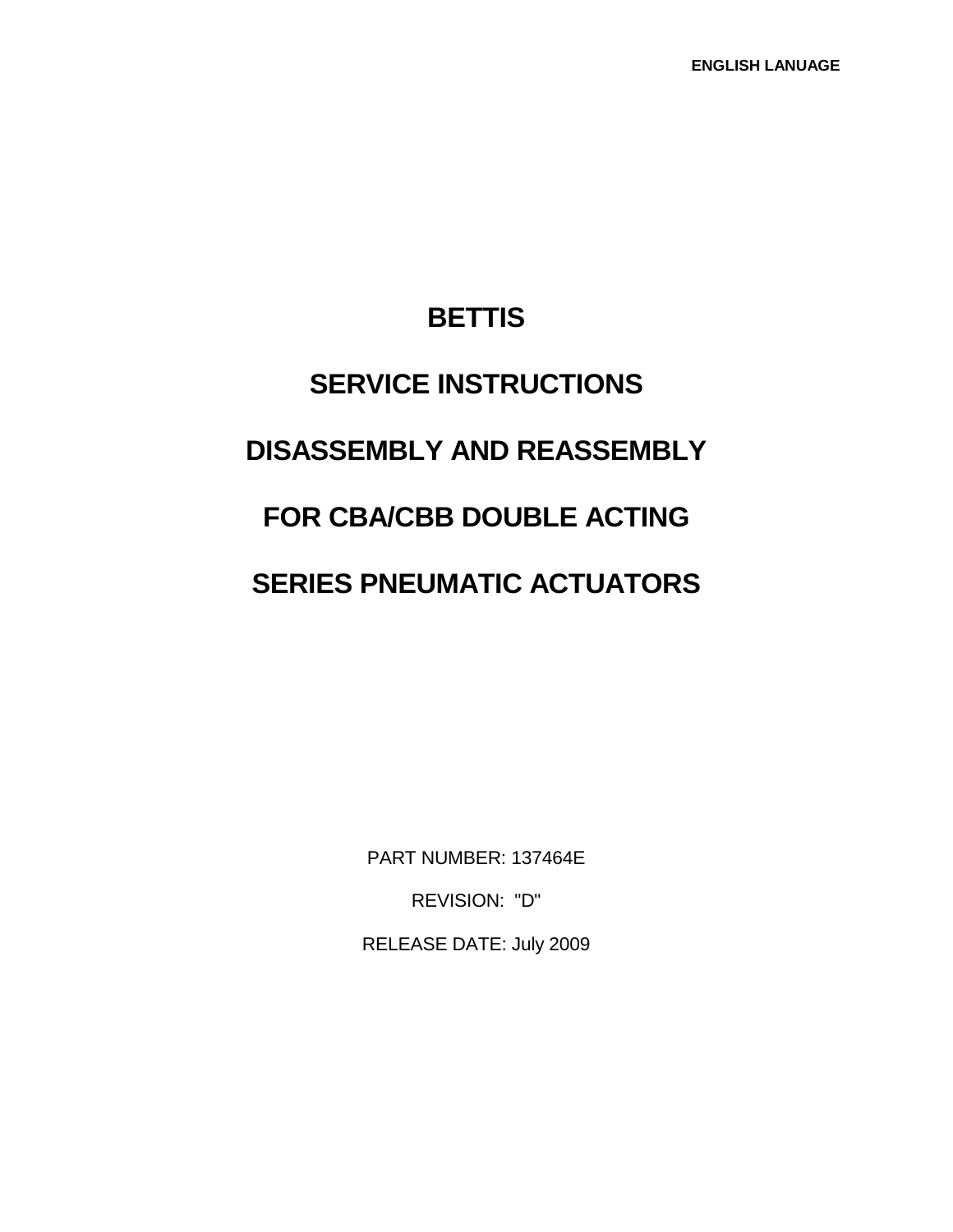## **CONTENTS**

## Page

| 1.1<br>1.2 |                                                                   |  |
|------------|-------------------------------------------------------------------|--|
| 1.3<br>1.4 |                                                                   |  |
| 1.5        |                                                                   |  |
| 1.6        |                                                                   |  |
| 1.7        |                                                                   |  |
| 1.8        |                                                                   |  |
|            |                                                                   |  |
| 2.1<br>2.2 |                                                                   |  |
| 2.3        |                                                                   |  |
|            |                                                                   |  |
| 3.1        |                                                                   |  |
| 3.2        |                                                                   |  |
| 3.3        | ACTUATOR REASSEMBLY PER CBA/CBB MODELS LISTED IN STEP 3.1.5.2  13 |  |
|            |                                                                   |  |
| 4.1        |                                                                   |  |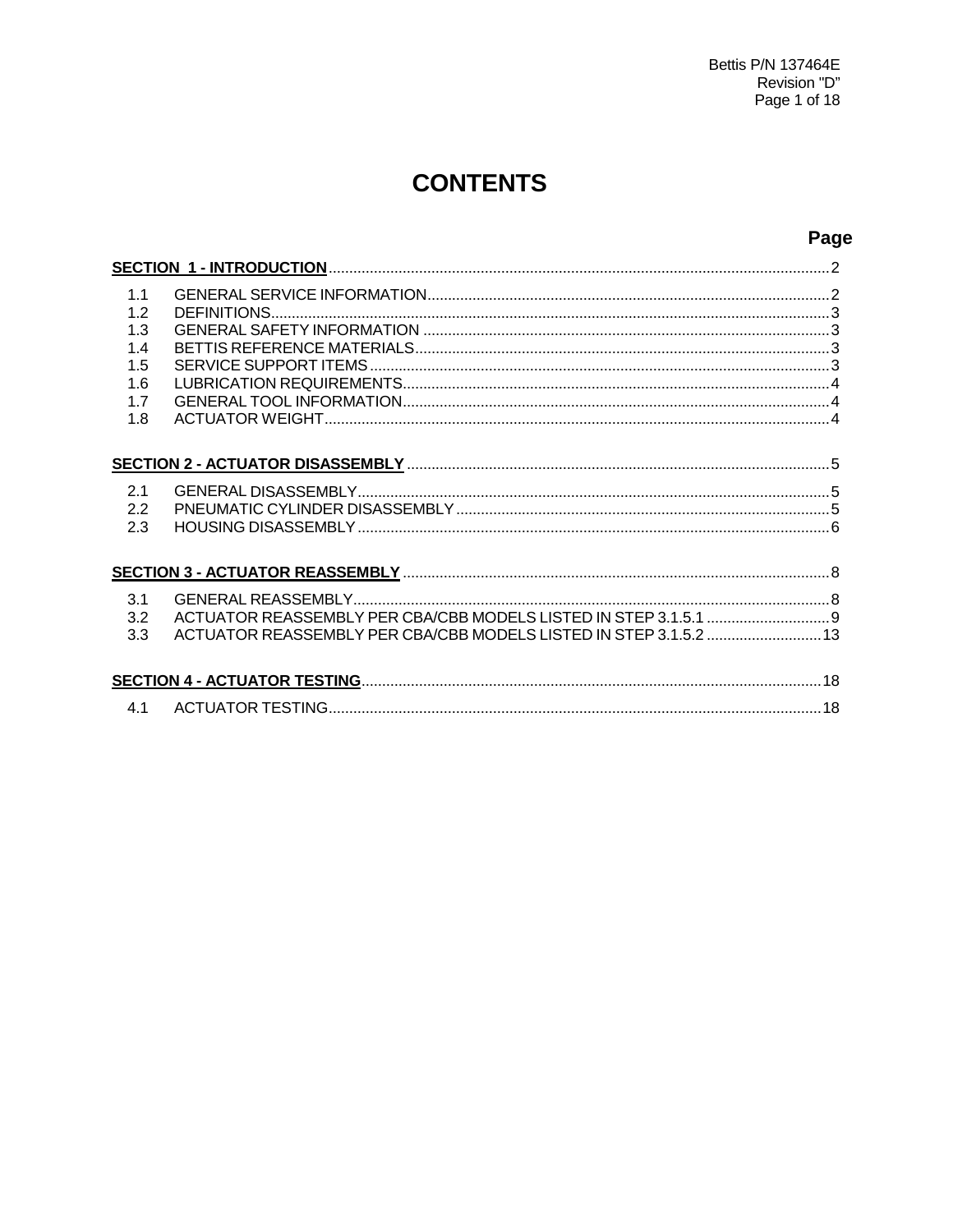## **SECTION 1 - INTRODUCTION**

#### **1.1 GENERAL SERVICE INFORMATION**

1.1.1 This service procedure is offered as a guide to enable general maintenance to be performed on Bettis CBA/CBB double acting series actuators. The following is a list of general CBA/CBB models numbers

| MODEL (1)                                                      | MODEL (1) | MODEL (1) |  |
|----------------------------------------------------------------|-----------|-----------|--|
| 315                                                            | 315-M3    | 315-M3HW  |  |
| 420                                                            | 420-M3    | 420-M3HW  |  |
| 520                                                            | 520-M3    | 520-M3HW  |  |
| 525                                                            | 525-M3    | 525-M3HW  |  |
| 725                                                            | 725-M3    | 725-M3HW  |  |
| Also includes actuator models with $-10$ and $-11$ as a suffix |           |           |  |

- NOTE: When the actuator model number has "-S" as a suffix then the actuator is special and may have some differences that may not be included in this procedure.
- 1.1.2 Normal recommended service interval for this actuator series is five years.

#### NOTE**: Storage time is counted as part of the service interval.**

- 1.1.3 This procedure is applicable with the understanding that all electrical power and pneumatic pressure has been removed from the actuator.
- 1.1.4 Remove all piping and mounted accessories that will interfere with the module(s) that are to be worked on.
- 1.1.5 This procedure should only be implemented by a technically competent technician who should take care to observe good workmanship practices.
- 1.1.6 Numbers in parentheses, ( ) indicate the bubble number (reference number) used on the Bettis Assembly Drawing and Actuator Parts List.
- 1.1.7 When removing seals from seal grooves, use a commercial seal removing tool or a small screwdriver with sharp corners rounded off.
- 1.1.8 Use a non-hardening thread sealant on all pipe threads.

#### **CAUTION: Apply the thread sealant per the manufacture's instructions**.

1.1.9 Bettis recommends that disassembly of the actuator should be done in a clean area on a workbench.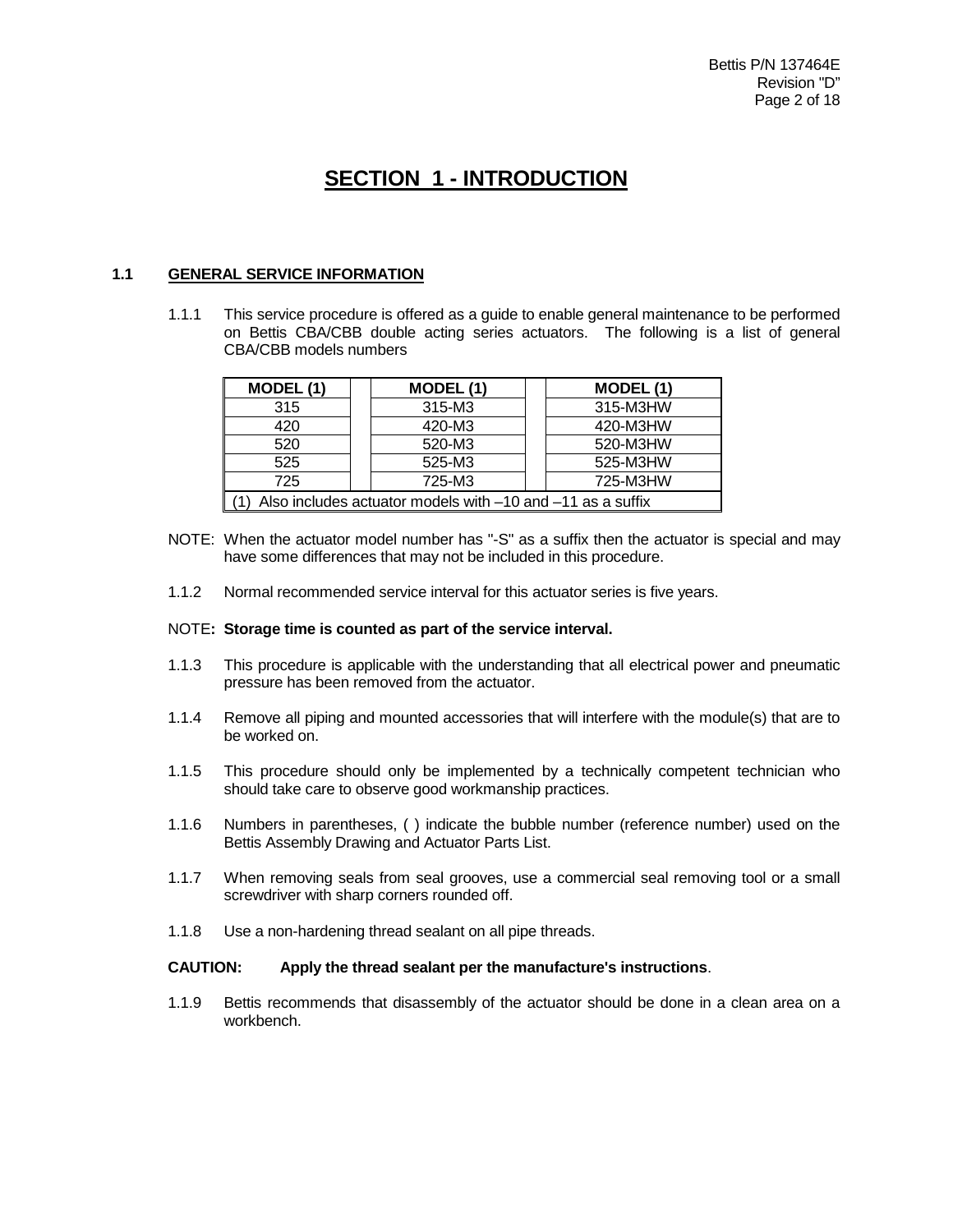#### **1.2 DEFINITIONS**

- **WARNING:** If not observed, user incurs a high risk of severe damage to actuator and/or fatal injury to personnel.
- **CAUTION:** If not observed, user may incur damage to actuator and/or injury to personnel.
- **NOTE:** Advisory and information comments provided to assist maintenance personnel to carry out maintenance procedures.
- **M3:** Jackscrew or jackscrew assembly.
- **ES:** Extended Stop(s)

#### **1.3 GENERAL SAFETY INFORMATION**

- 1.3.1 Products supplied by Bettis, in its "as shipped" condition, are intrinsically safe if the instructions contained within this Service Instruction are strictly adhered to and executed by well trained, equipped, prepared and competent personnel.
- **WARNING: For the protection of personnel working on Bettis actuators, this procedure should be reviewed and implemented for safe disassembly and reassembly. Close attention should be noted to the WARNINGS, CAUTIONS and NOTES contained in this procedure.**
- **WARNING: This procedure should not supersede or replace any customer's plant safety or work procedures. If a conflict arises between this procedure and the customer's procedures the differences should be resolved in writing between an authorized customers representative and an authorized Bettis representative.**

#### **1.4 BETTIS REFERENCE MATERIALS**

- 1.4.1 CBAXXX Assembly Drawing use part number 129738.
- 1.4.2 CBAXXX-M3HW Assembly Drawing use part number 129740.
- 1.4.3 CBBXXX Assembly Drawing use part number 152230
- 1.4.4 CBB-M3HW Assembly Drawing use part number 152608

#### **1.5 SERVICE SUPPORT ITEMS**

- 1.5.1 Bettis Service Kit.
- 1.5.2 Commercial leak testing solution.
- 1.5.3 Non-hardening thread sealant.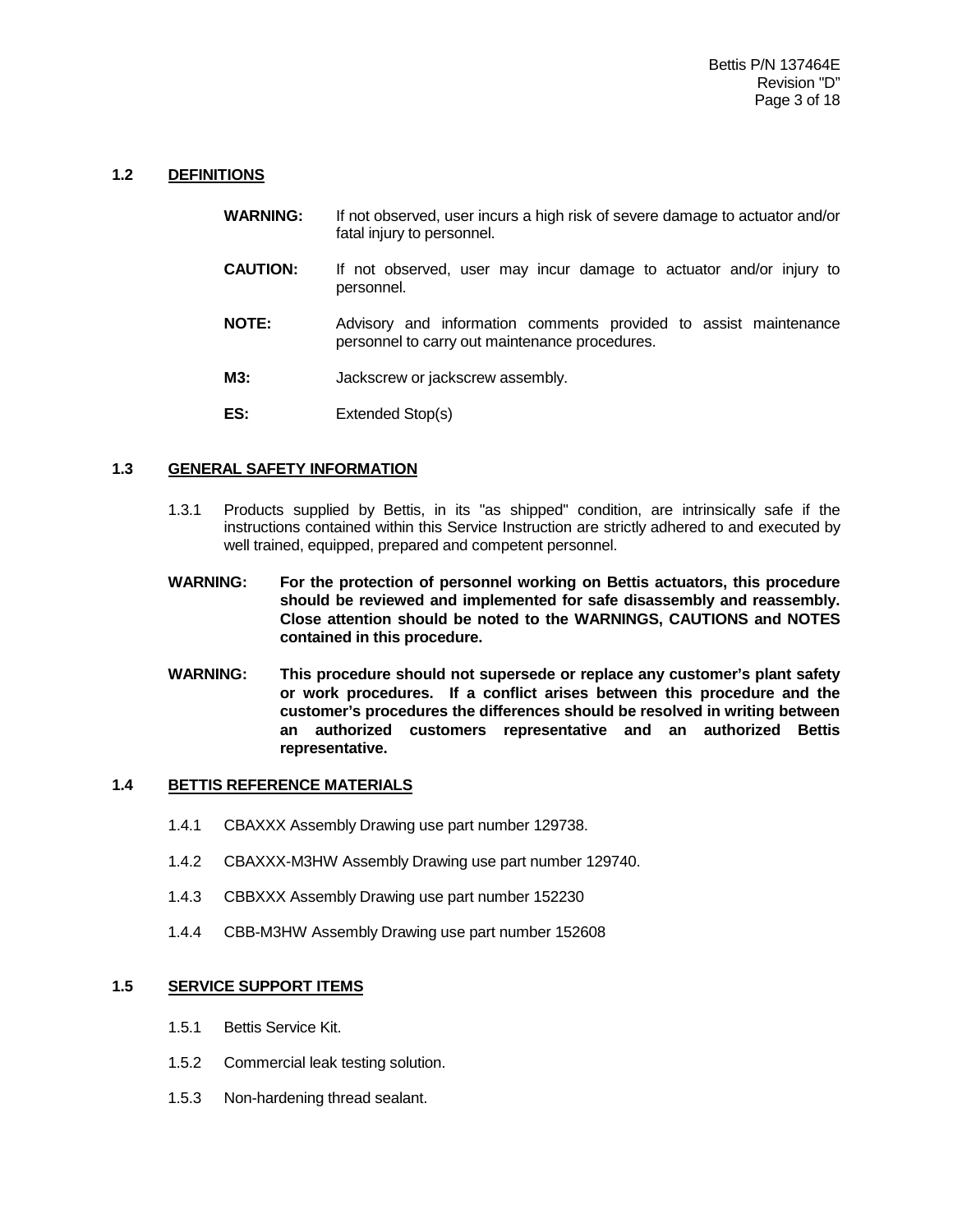#### **1.6 LUBRICATION REQUIREMENTS**

- 1.6.1 The actuator should be re-lubricated at the beginning of each service interval using the following recommended lubricants.
- NOTE: Lubricants other than those listed in steps 1.6.2 should not be used without prior written approval of Bettis Product Engineering. The lubricant item number on some assembly drawings is item (5) while the Bettis service kits lubricant item number is item number (500).
- 1.6.2 All temperature services (-50°F to +350°F)/(-45.5°C to 176.6°C) use Bettis ESL-5 lubricant. ESL-5 lubricant is contained in the Bettis Module Service Kit in tubes and the tubes are marked ESL-4,5 & 10 lubricant.

#### **1.7 GENERAL TOOL INFORMATION**

- 1.7.1 All threads on CBA/CBB series actuators are Inch Unified and NPT.
- 1.7.2 All tools/Hexagons are American Standard inch. Two adjustable wrenches, Allen wrench set, small standard screwdriver with sharp edges rounded off, medium size standard screwdriver, diagonal cutting pliers, external snap ring pliers, flat file, drive ratchet / deepwell socket set and torque wrench (up to 2,000 inch pounds / 226 N-m).

#### **1.8 ACTUATOR WEIGHT**

| <b>ACTUATOR</b><br><b>MODEL</b> | <b>APPROXIMATE</b><br>WEIGHT (1) |      | <b>ACTUATOR</b><br><b>MODEL</b> | <b>APPROXIMATE</b><br><b>WEIGHT (1)</b> |      |
|---------------------------------|----------------------------------|------|---------------------------------|-----------------------------------------|------|
|                                 | LΒ                               | ΚG   |                                 | LΒ                                      | KG   |
| 315                             | 20                               | 9.1  | 520-M3HW                        | 38                                      | 17.2 |
| 315-M3                          | 23.2                             | 10.5 | 525                             | 44                                      | 20.0 |
| 315-M3HW                        | 25                               | 11.3 | 525-M3                          | 50                                      | 22.7 |
| 420                             | 22                               | 10.0 | 525-M3HW                        | 56                                      | 25.4 |
| 420-M3                          | 29.4                             | 13.4 | 725                             | 68                                      | 31.0 |
| 420-M3HW                        | 33                               | 15.0 | 725-M3                          | 75                                      | 34.0 |
| 520                             | 28                               | 12.7 | 725-M3HW                        | 81                                      | 37.0 |
| 520-M3                          | 34.4                             | 15.7 |                                 |                                         |      |

NOTES: (1) Weight is for bare actuator without accessories or valve adaptation.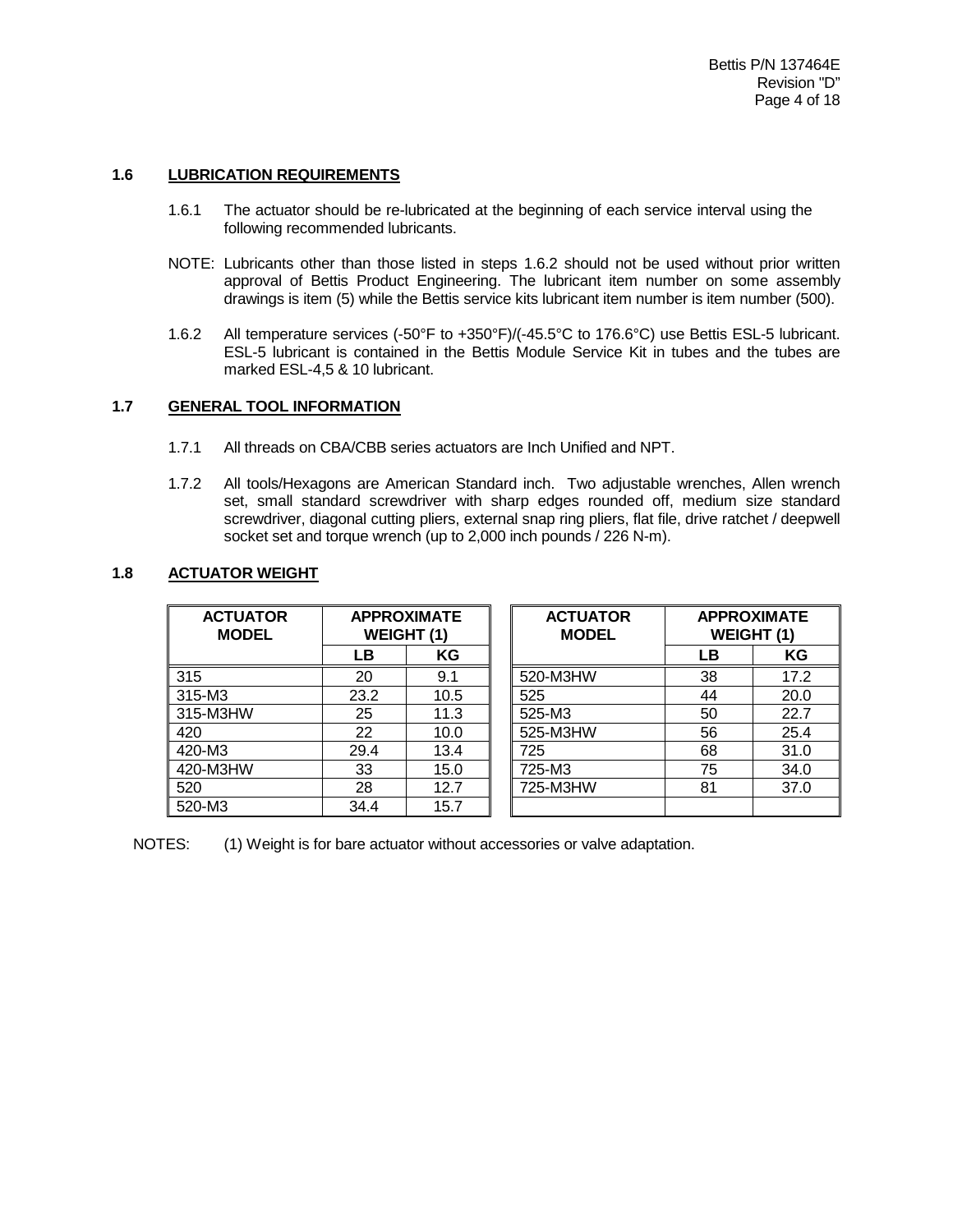## **SECTION 2 - ACTUATOR DISASSEMBLY**

#### **2.1 GENERAL DISASSEMBLY**

- **WARNING: It is possible, that the actuator may contain a dangerous gas and/or liquids. Ensure that all proper measures have been taken to prevent exposure or release of these types of contaminants before commencing any work.**
- **CAUTION: Pressure applied to the actuator is not to exceed the maximum operating pressure rating listed on the actuator name tag.**
- NOTE: Before starting the general disassembly of the actuator it is a good practice to operate actuator with the pressure used by the customer to operate the actuator during normal operation. Notate and record any abnormal symptoms such as jerky or erratic operation.
- 2.1.1 Remove all operating pressure from actuator.
- 2.1.2 Record the settings of stop screw or M3 jackscrews (1-70) and (4-30) before stop screws are loosened or removed.
- NOTE: In place of stop screws the actuator may be equipped with one or two  $ES$  ( $ES = Extended$ Stops) or M3/M3HW (1-70) located on outboard end of housing (1-10) and end cap (4-20).

#### **2.2 PNEUMATIC CYLINDER DISASSEMBLY**

- NOTE: Review Section 2 steps 2.1.1 through 2.1.2 before proceeding with cylinder disassembly.
- 2.2.1 Remove hex nut (4-40) as follows: CBA/CBB315 through CBA/CBB725 standard end cap stop screw or extended stop (ES) use step 2.2.1.1. CBA/CBB315 through CBA/CBB725 with -M3 or -M3HW use step 2.2.1.2.
	- 2.2.1.1 CBA/CBB 315 through 725 end cap stop screw or extended stop screw (ES)
		- 2.2.1.1.1 Loosen and remove hex nut (4-40) and washer (4-90) from stop screw (4-30) located in end cap (4-20).
		- 2.2.1.1.2 Remove stop screw (4-30) from the end cap (4-20).
	- 2.2.1.2 CBA/CBB315/420/520/525/725-M3 or M3HW
		- 2.2.1.2.1 Remove retainer ring (12-30) and groove pin (12-20) from optional hex drive hub or from handwheel (12-10).
		- 2.2.1.2.2 Remove optional hex drive hub or handwheel (12-10) from M3 jackscrew (1-70).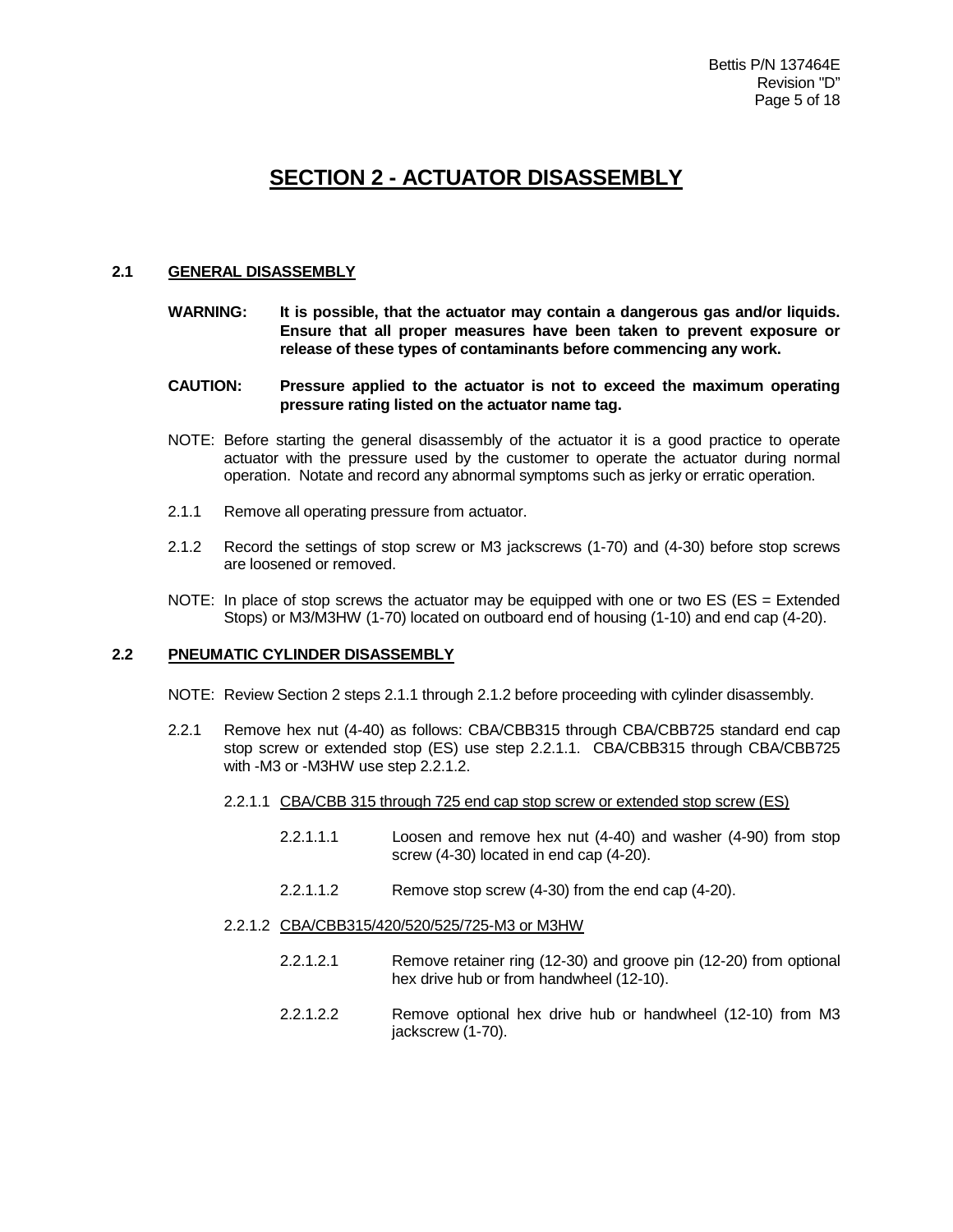- 2.2.1.2.3 Loosen and remove hex nut (4-40) from M3 jackscrew (1-70).
- NOTE: CBA/CBB315/420/520/525/725-M3 or M3HW models the M3 jackscrew (1-70) can not be removed now. The M3 used in these models can be removed later in this procedure using step 2.2.8.
- NOTE: ES (4-30), stop screw (4-30) or CBA/CBB315-M3 (1-70) does not require removal from end cap (4-20) unless replacing with a new ES, stop screw or M3.
- 2.2.2 Remove housing side hex nut (8-20) from center bar (8-10).
- 2.2.3 Remove outer end cap (4-20) with center bar (8-10) from outboard end of cylinder (4-10).
- 2.2.4 While holding housing torque shaft (1-30), pull cylinder (4-10) away from housing (1-10).
- 2.2.5 Slide cylinder (4-10) over piston (5-40) and remove.
- 2.2.6 Remove piston (4-50) from housing (1-10).
- NOTE: Piston (4-50) is an assembly made up of one roll pin and one yoke pin; do not attempt to disassemble the piston assembly.
- 2.2.7 On actuator models CBA/CBB520 and CBA/CBB725 remove cylinder adapter (4-15) from flange of housing (1-10).
- 2.2.8 M3 JACKSCREW REMOVAL FROM END CAP (4-20).
	- 2.2.8.1 CBA/CBB315 with a M3 remove M3 jackscrew (1-70) from the backside of end cap (4-20).
	- 2.2.8.2 CBA/CBB420/520/525/725 with a M3 jackscrew remove per following steps.
		- 2.2.8.2.1 Remove retainer ring (5-60) from M3 adapter (4-55).
		- 2.2.8.2.2 Remove M3 adapter (4-55) from end cap (4-20). NOTE: The M3 adapter will be removed from backside of end cap (4-20) with the M3 jackscrew.
	- NOTE: ES (4-30), stop screw (4-30) or CBA/CBB315-M3 jackscrew (1-70) does not require removal from end cap (4-20) unless replacing with a new ES, stop screw or M3.

#### **2.3 HOUSING DISASSEMBLY**

- NOTE: Review Section 2 steps 2.1.1 through 2.1.2 before proceeding with housing disassembly.
- 2.3.1 Remove hex nut (1-80) as follows: CBA/CBB 315 through 725 standard housing stop screw or extended stop (ES) use step 2.3.1.1. CBA/CBB315-M3/M3HW through CBA/CBB725-M3/M3HW use step 2.3.1.2.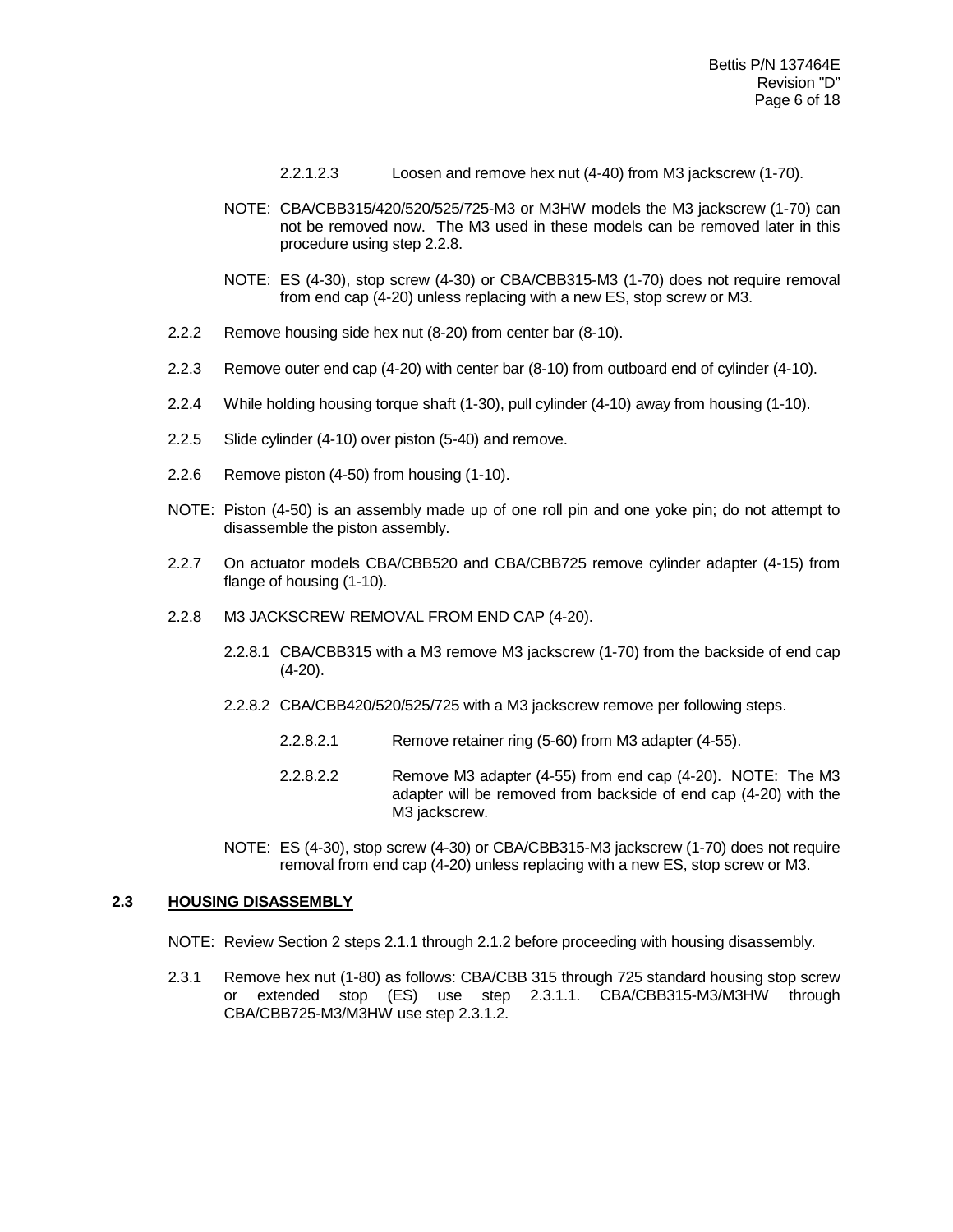#### 2.3.1.1 CBA/CBB 315 through 725 housing stop screw or extended stop screw (ES)

- 2.3.1.1.1 Loosen and remove hex nut (1-80) and washer (1-90) from stop screw (1-70) located in housing (1-10).
- 2.3.1.1.2 Remove stop screw (1-70) from the end of housing (1-10).

#### 2.3.1.2 CBA/CBB315/420/520/525/725-M3 or M3HW

- 2.3.1.2.1 Remove retainer ring (12-30) and groove pin (12-20) from optional hex drive hub or from handwheel (12-10).
- 2.3.1.2.2 Remove optional hex drive hub or handwheel (12-10) from M3 jackscrew (1-70).
- 2.3.1.2.3 Loosen and remove hex nut (1-80) from M3 jackscrew (1-70).
- NOTE: CBA/CBB315, 420, 520, 525, 725-M3 or M3HW models the M3 can not be removed now. The M3 used in these models can be removed later in this procedure using steps 2.3.7 or 2.3.8.
- NOTE: ES (1-70), stop screw (1-70) or CBA315-M3 (1-70) does not require removal from the housing (1-10) unless replacing with a new ES, stop screw or M3.
- 2.3.2 Remove both retaining rings (1-60) from torque shaft (1-30). On the CBB, remove washers (1-65) from housing.
- 2.3.3 The following steps may be required before disassembly can continue.
	- 2.3.3.1 If torque shaft (1-30) has any raised burrs or sharp edges they should be removed.
	- NOTE: When removing burrs and sharp edges, remove as little metal as possible.
	- 2.3.3.2 If there is excessive paint build-up on torque shaft (1-30) it should be removed. On CBB models, this paint must be removed in order to remove the washers
- 2.3.4 Remove the torque shaft (1-30) by pushing it out one side of housing (1-10).
- 2.3.5 Remove yoke key (1-40) and yoke key spring (1-50) from torque shaft (1-30).
- 2.3.6 Remove yoke (1-20) from housing (1-10).
- 2.3.7 Actuator models CBA/CBB315 with a M3 or M3HW mounted in the outboard end of housing (1-10) remove M3 jackscrew (1-70) from housing (1-10). NOTE: The M3 jackscrew (1-70) will be removed from the inside of housing (1-10).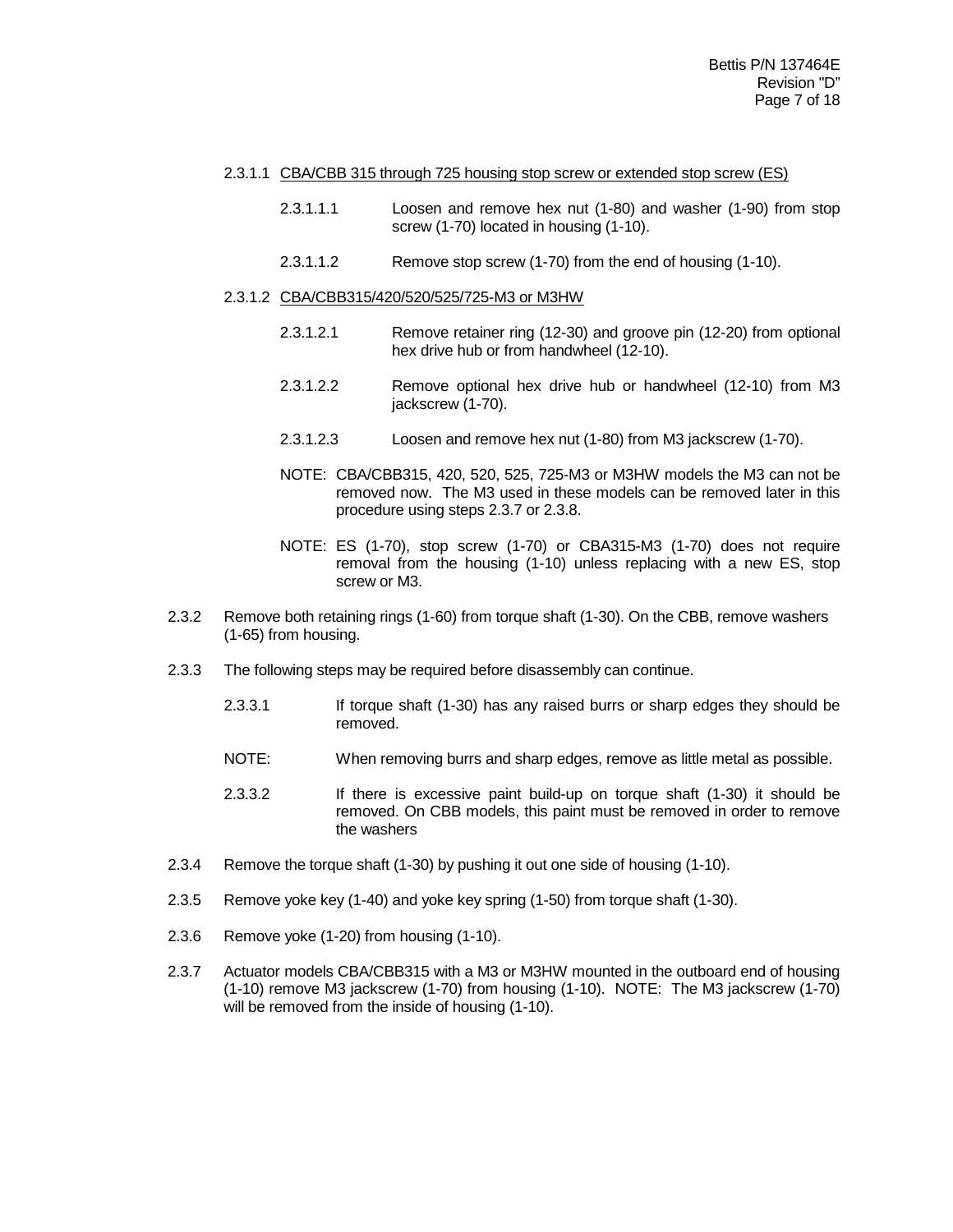- 2.3.8 Actuator models CBA/CBB420/520/525/725 with a M3 or M3HW mounted in the outboard end of housing (1-10) complete steps 2.3.8.1 and 2.3.8.2.
	- 2.3.8.1 Remove retainer ring (2-40) from M3 adapter (1-90).
	- 2.3.8.2 Remove M3 adapter (1-90) from housing (1-10). NOTE: The M3 adapter will be removed from the inside of housing (1-10) with the M3 jackscrew (1-70).

### **SECTION 3 - ACTUATOR REASSEMBLY**

#### **3.1 GENERAL REASSEMBLY**

#### **CAUTION: Only new seals that are still within the seals expectant shelf life should be installed into the actuator being refurbished.**

- 3.1.1 Remove and discard all old seals and gaskets.
- 3.1.2 All parts should be cleaned to remove all dirt and other foreign material prior to inspection.
- 3.1.3 All parts should be thoroughly inspected for excessive wear, stress cracking, galling and pitting. Attention should be directed to threads, sealing surfaces and areas that will be subjected to sliding or rotating motion. Sealing surfaces of the cylinder, torque shaft and center bar must be free of deep scratches, pitting, corrosion and blistering or flaking coating. On the CBB models, there are two O-Rings on the torque shaft and two extra O-Rings beneath the washers on the housing. These items MUST be replaced upon re-assembly.

#### **CAUTION: Actuator parts that reflect any of the above listed characteristics may need replacement with new parts.**

- 3.1.4 INSTALLATION LUBRICATION INSTRUCTIONS: Use the correct lubrication as defined in Section 1 step 1.6.
	- 3.1.4.1 Before installation, lightly coat with approved grease, all moving parts.
	- 3.1.4.2 Lightly coat all seals with lubricant, before installing into seal grooves.
- 3.1.5 REASSEMBLE THE ACTUATOR MODELS PER THE FOLLOWING LISTING:
	- 3.1.5.1 Reassemble the following models per steps 3.2: CBA/CBB315/420/520/525 and CBA/CBB 725.
	- 3.1.5.2 Reassemble the following models per steps 3.3: CBA/CBB315-M3, 315-M3HW, 420-M3, 520-M3, 525-M3 and CBA/CBB725-M3 (also included M3 jackscrew with hand wheels i.e. M3HW).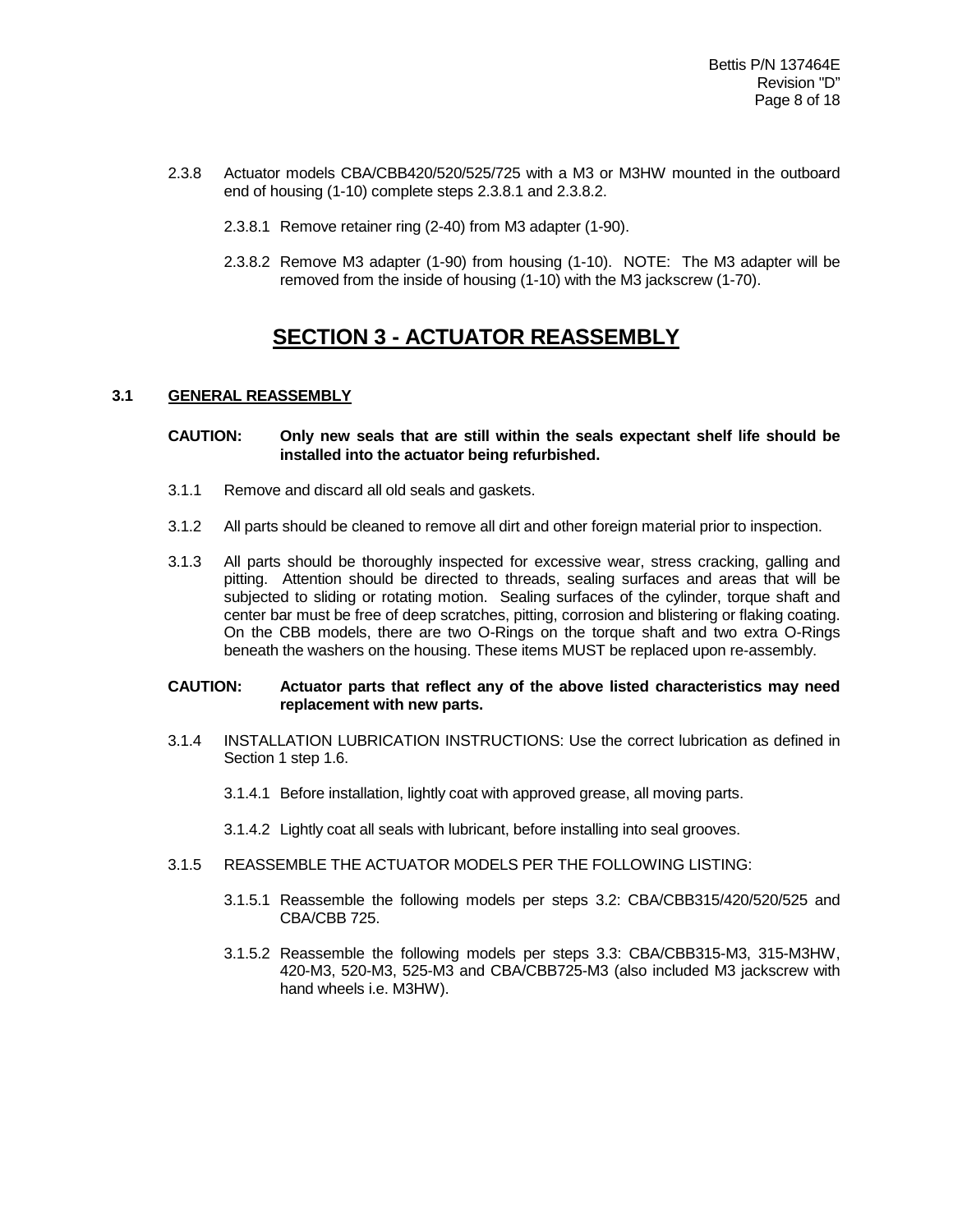#### **3.2 ACTUATOR REASSEMBLY PER CBA/CBB MODELS LISTED IN STEP 3.1.5.1**

- NOTE: Review Section 3 steps 3.1.1 through 3.1.5 before proceeding with actuator reassembly.
- NOTE: The following steps used to reassemble the following models: CBA/CBB315,420,520,525 and 725. Use assembly drawing part numbers 129738 and 152230 for this section.
- NOTE: In section 3.2 where the step indicates to "lubricate, coat or apply lubricant", use lubricant as identified in Section 1 step 1.6 for lubricating the part being installed.
- 3.2.1 Apply a coating of lubricant to the torque shaft holes located on each side of housing (1-10).
- 3.2.2 Prior to installing new seals: Fit the torque shaft snap ring groove with installation rings that come with the CBA service kits. These rings help guide the torque-shaft through the housing and seals which will prevent seal damage. It is a good idea to first take out both old seals, then install the rings onto the shaft, and then install seals in housing. Once this is done, remove install rings and proceed. See CBA LCD PAK installation instructions, Part Number 153955, for details.
- 3.2.3 Coat torque shaft LCD PAK seals (2-20) with lubricant and install in one of the grooves located in the torque shaft bore of the housing (1-10). NOTE: The cup/lip of torque shaft seal will be installed facing inward into the housing. For the CBB, coat the torque-shaft O-Ring (2-25) with grease upon installation.
- 3.2.4 Coat yoke (1-20) with lubricant and install into housing (1-10). Apply a generous amount of lubricant to the slots in the arms of yoke (1-20).
- 3.2.5 Insert the yoke key spring (1-50), with the ends pointing down, into the slot in the torque shaft (1-30) and place the yoke key (1-40) on top of the spring with the tapered side outward.

#### **WARNING: If the yoke key (1-40) is installed incorrectly the housing may be damaged when next disassembly occurs. Refer to assembly drawing for correct yoke key spring and yoke key orientation.**

- 3.2.5 Hold the yoke key (1-40) down with your thumb; insert the torque shaft (1-30) by gently rotating it into the housing (1-10) and yoke (1-20) on the opposite side of the installed torque shaft wiper seal (2-20) (NOTE: Torque Shaft should be installed with key rotated 180 degrees opposite yoke key slot). When the torque shaft (1-30) is flush with the housing (1- 10) push the torque shaft (1-30) through until the empty seal groove is exposed. Install the other torque shaft wiper seal (2-20) into the groove NOTE: The cup of the torque shaft wiper seal again needs to be installed facing inward into the housing.
- NOTE: Two new retaining rings (1-60) are contained in the Bettis CBA/CBB Service Kits.
- 3.2.6 Install one of the new retaining rings (1-60) onto the exposed end of the torque shaft, making certain it is properly seated in the groove of the torque shaft (1-30). Gently push and rotate the torque shaft (1-30) until the retaining ring (1-60) is pressed against the housing (1- 10). Install the other retaining ring (1-60) to the other side of the torque shaft (1-30).

#### **CAUTION: Rotate the torque shaft until the yoke key snaps into the yoke keyway.**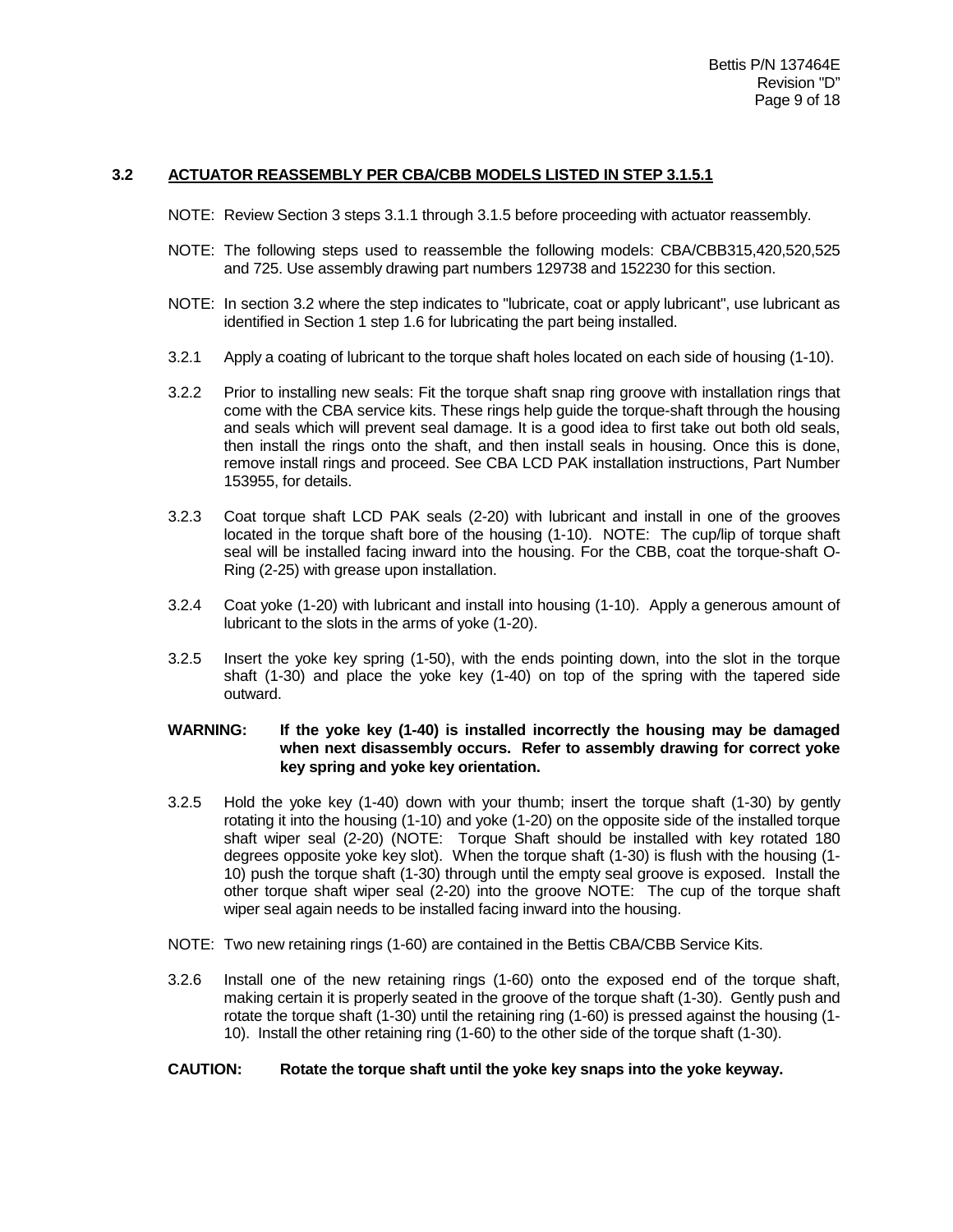- 3.2.7 Rotate the torque shaft (1-30) so that the arms of yoke (1-20) point out the open end of housing (1-10).
- 3.2.8 Coat O-ring seal (5-20) with lubricant and install into inner diameter seal groove located in the center bar hole of housing (1-10).
- 3.2.9 Coat entire length of center bar (8-10) with lubricant including the threads.
- 3.2.10 Install hex nut (8-20) onto one end of center bar (8-10).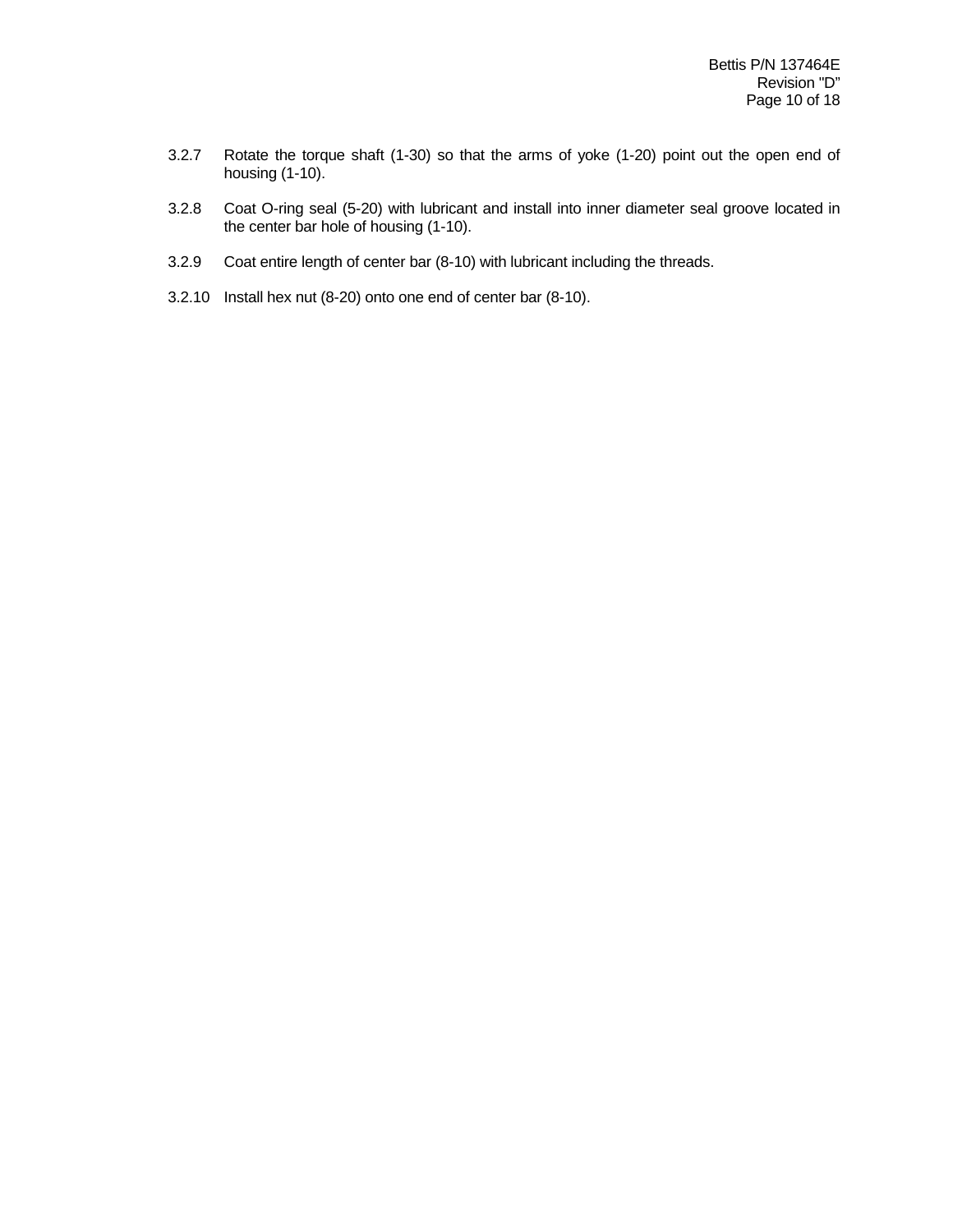- 3.2.11 Insert center bar (8-10) into the center hole of housing (1-10). Slide center bar through housing until the hex nut (8-20) is flush against housing (1-10).
- 3.2.12 Coat one o-ring seal (5-10) with lubricant and install onto outer diameter flange located on housing adapter end of housing (1-10).
- 3.2.13 Actuators equipped with cylinder adapter (4-15), models CBA/CBB 520 and 725, do steps 3.2.13.1 and 3.2.13.2.
	- 3.2.13.1 Install cylinder adapter (4-15) onto the flange of housing (1-10) and over o-ring seal (5-10), with the stepped outer diameter, of cylinder adapter (4-15), facing away from housing (1-10).
	- 3.2.13.2 Install one o-seal (5-15) onto stepped diameter of cylinder adapter (4-15).
- 3.2.14 Coat the following areas of piston (4-50) with lubricant: The outer diameter seal groove, inner diameter seal groove, head of piston and exposed ends of yoke pin.
- 3.2.15 Coat o-ring seal (5-20) with lubricant and install in the internal seal groove in the head of piston (4-50).
- 3.2.16 Coat seal (5-40) with lubricant and install into outer diameter seal groove of piston (4-50). The piston seal will fit very loosely in the outer diameter seal groove.
- 3.2.17 Install bushing (1-100) between the two arms of yoke (1-20).
- 3.2.18 With the piston head facing away from housing (1-10) and with yoke pin up, install piston (4-50) onto center bar (8-10).
- 3.2.19 Carefully slide piston (4-50) along center bar (8-10) until yoke pin engages the two slots in the arms of yoke (1-20).
- NOTE: While holding the center bar flush against the housing, push piston (4-50) into housing (1-10) as far as the piston will go. Check to see that bushing (1-100) is positioned between the yoke (1-20) and the stem of piston (4-50).
- 3.2.20 Apply a coating of lubricant to entire bore of cylinder (4-10).
- 3.2.21 Pneumatic cylinder installation:
	- 3.2.21.1 For CBA/CBB 520 and 725 models, install the lubricated cylinder (4-10) over the piston and up-against the o-ring seal (5-15) on the stepped diameter flange of cylinder adapter (4-15).
	- 3.2.21.2 For CBA/CBB315, 420 and 525 models, install the lubricated cylinder (4- 10) over the piston and up-against the o-ring seal (5-10) on the flange of housing (1-10).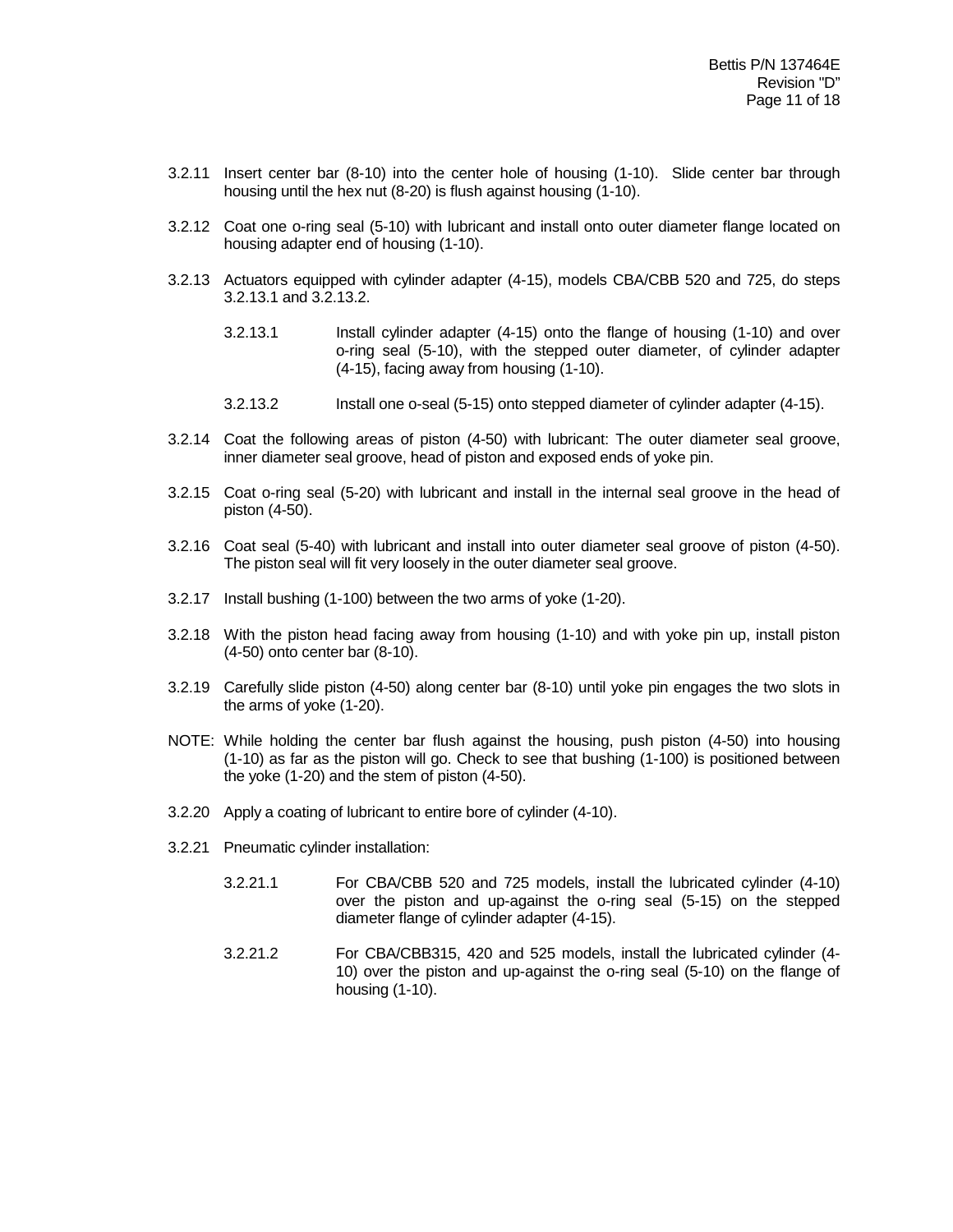- 3.2.22 End cap seal installation.
	- 3.2.22.1 Coat O-ring seal (5-20) with lubricant and install in the internal seal groove of end cap (4-20).
	- 3.2.22.2 For CBA/CBB 520 and 725 models install O-ring seal (5-15) onto outer diameter of end cap (4-20).
	- 3.2.22.3 For CBA/CBB 315, 420 and 525 models install O-ring seal (5-10) onto outer diameter of end cap (4-20).
- 3.2.23 Install end cap (4-20) onto center bar (8-10) and into cylinder (4-10).
- NOTE: Position the end cap (4-20) so that the inlet port is at the bottom and the ES or stop screw (4-30) is at the top.

#### **WARNING: If step 3.3.24 is not completed as described the center bar O-ring seals (5-20) may become a source of pressure leakage and cause the actuator to fail.**

3.2.24 Install the second hex nut (8-20) onto the cylinder end of center bar (8-10). Adjust the two hex nuts (8-20) such that the approximate same number of threads is exposed on the ends of the center bar (8-10).

#### **WARNING: Do not allow end cap (4-20) to rotate during center bar tightening. The end cap must maintain the position as described in step 3.2.23.**

| <b>CBA/CBB ACTUATOR</b> | <b>MAXIMUM TORQUE</b> |     |
|-------------------------|-----------------------|-----|
| <b>MODEL</b>            | FT. LBS.              | N-m |
| 315                     | 55                    | 75  |
| 420 AND 520             | 100                   | 136 |
| 525 AND 725             | 130                   | 176 |

3.2.25 Tighten center bar (8-10) to the proper torque as specified in the following chart.

- 3.2.26 If removed install ES or stop screw (4-30) into end cap (4-20).
- 3.2.27 Install O-ring seal (5-30) onto the ES or stop screw (4-30). Install the O-ring seal against the end cap (4-20).
- 3.2.28 Install new washer (4-90) onto the ES or stop screw (4-30). Install the washer against the end cap (4-20).
- 3.2.29 Install hex nut (4-40) onto stop screw (4-30) NOTE: Leave hex nut hand tight.
- 3.2.30 If removed install ES or stop screw (1-70) into housing (1-10).
- 3.2.31 Install o-ring seal (2-30) and washer (1-90) onto the ES or stop screw (1-70). Install O-ring seal against the housing (1-10).
- 3.2.32 Install hex nut (1-80) onto ES or stop screw (1-70). Leave hex nut hand tight.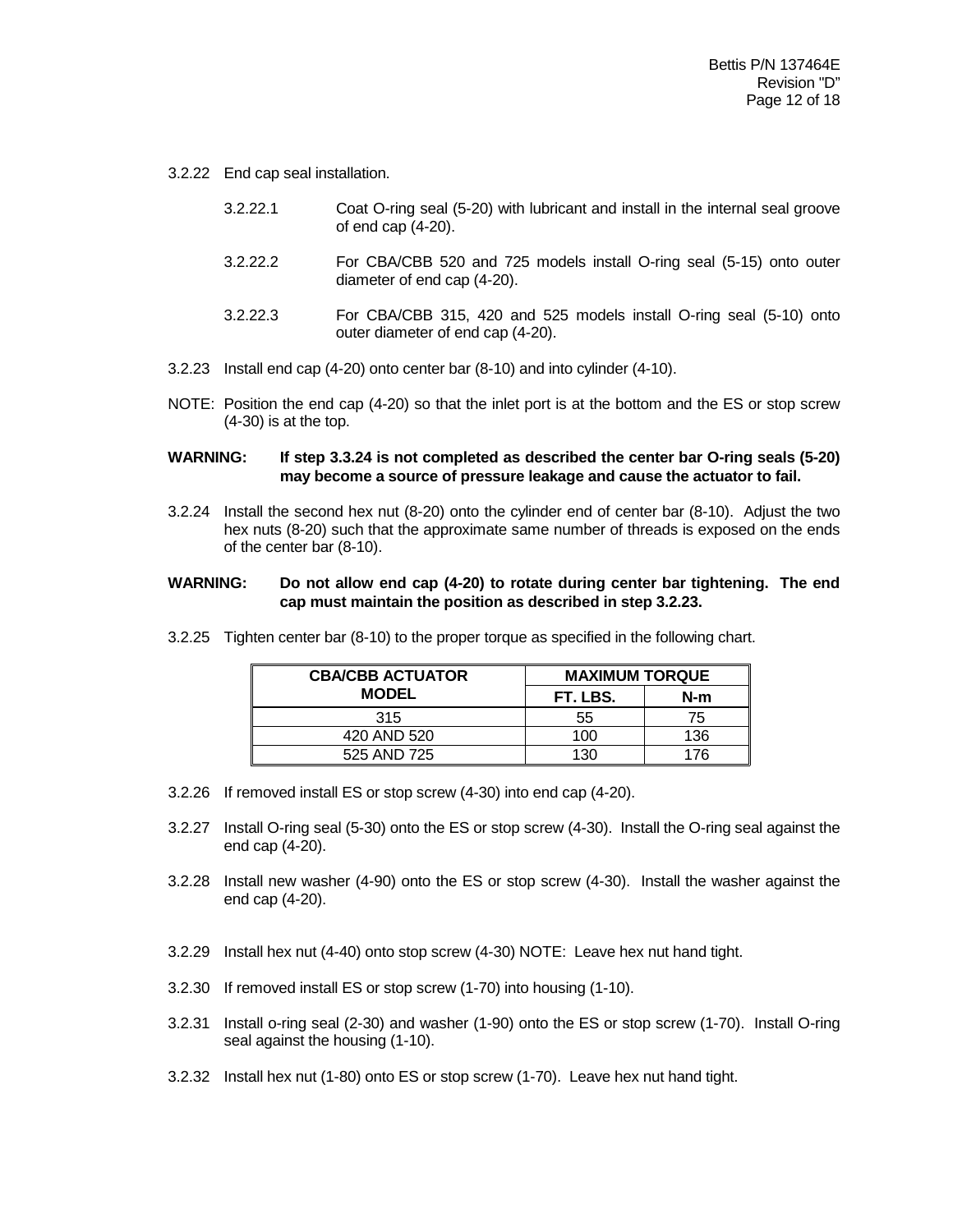3.2.33 Adjust both stop screws or ES (1-70) and (4-30) back to setting recorded in Section 2 step 2.1.2 under General Disassembly. Tighten both hex nuts (4-40) and (1-80) securely, while holding the ES or stop screws in place/position,

#### **3.3 ACTUATOR REASSEMBLY PER CBA MODELS LISTED IN STEP 3.1.5.2**

- NOTE: The following steps are used to reassemble the following models: CBA315-M3, CBA/CBB420-M3, CBA/CBB520-M3, CBA/CBB525-M3 and CBA/CBB725-M3 (also included M3 jackscrew with hand wheels i.e. M3HW). Use assembly drawing part number 129740 for this section.
- NOTE: In section 3.3 where the step indicates to "lubricate, coat or apply lubricant", use lubricant as identified in Section 1 step 1.6 for lubricating the part being installed.
- 3.3.1 M3 JACKSCREW (1-70) HOUSING INSTALLATION FOR CBA/CBB315-M3 AND CBA/CBB315-M3HW MODEL ACTUATORS.
	- 3.3.1.1 Apply a light coating of lubricant to the threads of M3 jackscrew (1-70).
	- NOTE: M3 jackscrew (1-70) will be installed from the inside of housing (1-10).
	- 3.3.1.2 Insert and rotate M3 jackscrew (1-70) into housing (1-10). NOTE: Rotate the M3 jackscrew into the housing until the inboard end of the M3 jackscrew is up against the inside of housing (1-10).
	- 3.3.1.3 Install O-ring seal (2-30) onto M3 jackscrew (1-70). NOTE: Move the O-ring seal (2-30) down the M3 jackscrew until it is next to the housing (1-10).
	- 3.3.1.4 Install hex nut (1-80) onto M3 jackscrew (1-70). NOTE: Rotate the hex nut down the M3 jackscrew until it is next to the housing (1-10)
	- 3.3.1.5 Continue reassembly at step 3.3.3.
- 3.3.2 M3 JACKSCREW HOUSING INSTALLATION FOR CBA/CBB420-M3 THRU CBA/CBB725-M3 MODEL ACTUATORS (includes –M3HW models).
	- 3.3.2.1 Apply a coating of lubricant to outer diameter and inner diameter threads of M3 adapter (1-90).
	- 3.3.2.2 Coat O-ring seal (2-45) with lubricant and install into outer diameter seal groove located in the M3 adapter (1-90).
	- 3.3.2.3 Apply a light coating of lubricant to the threads of M3 jackscrew (1-70).
	- 3.3.2.4 Insert and rotate M3 jackscrew (1-70) into M3 adapter (1-90). NOTE: Rotate the M3 jackscrew into the adapter until the inboard end of the jackscrew is up against the adapter.
	- NOTE: M3 adapter (1-90) will be installed from the inside of housing (1-10).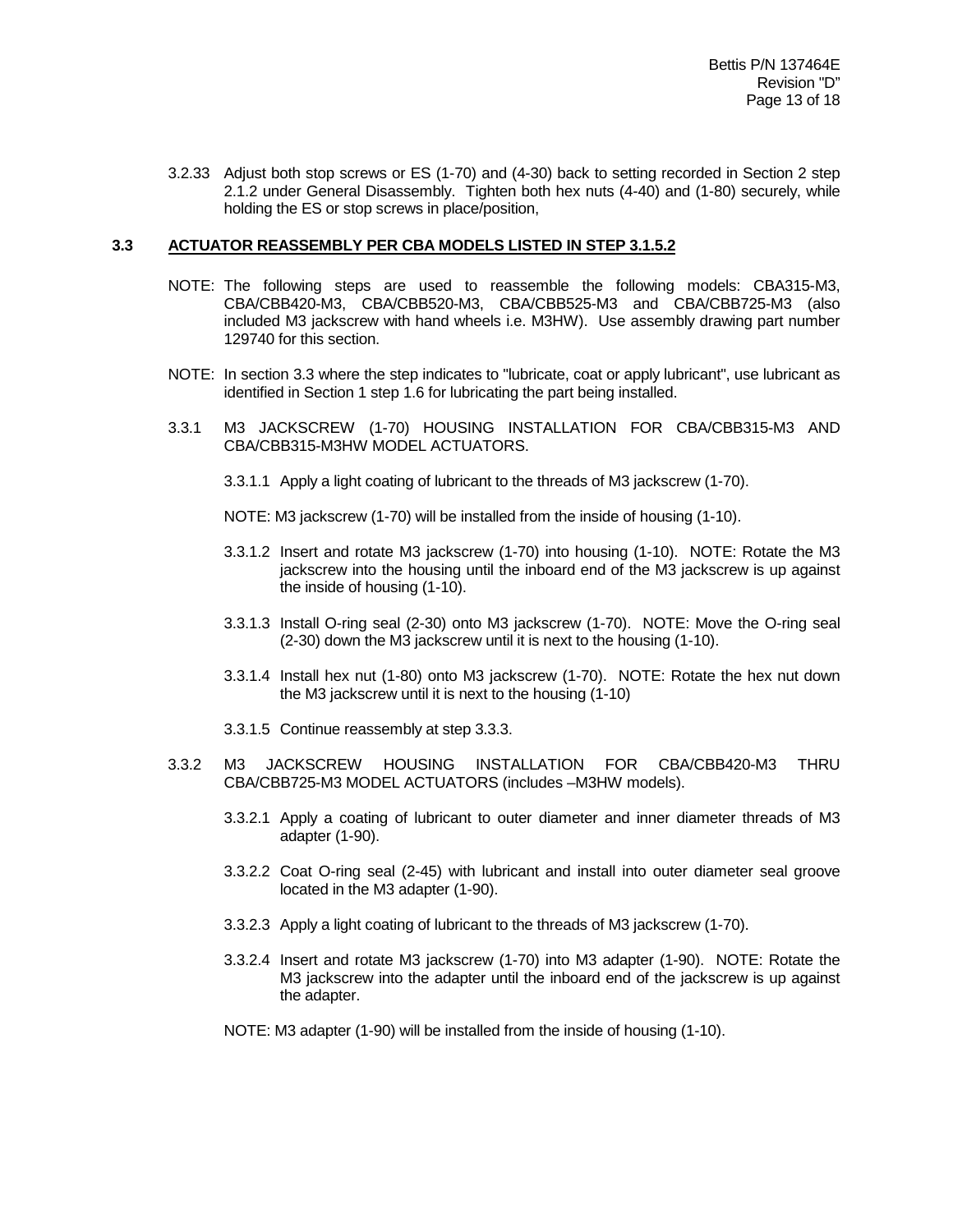- 3.3.2.5 Install M3 adapter (1-90) into housing (1-10).
- 3.3.2.6 Install retainer ring (2-40) into outboard groove located on the outer diameter of M3 adapter (1-90).
- 3.3.2.7 Install O-ring seal (2-30) onto M3 jackscrew (1-70). NOTE: Move the O-ring seal (2-30) down the M3 jackscrew until it is next to the M3 adapter.
- 3.3.2.8 Install hex nut (1-80) onto M3 jackscrew (1-70). NOTE: Rotate the hex nut down the M3 jackscrew until it is next to the M3 adapter.
- 3.3.3 Apply a coating of lubricant to the torque shaft holes located on each side of housing (1-10).
- 3.3.4 Coat rod wiper seals (2-20) with lubricant and install in the grooves located in the torque shaft through holes located on each side of housing (1-10). NOTE: The cup of rod wiper seal will be installed facing down into the housing.
- 3.3.5 Coat yoke (1-20) with lubricant and install into housing (1-10). Apply a generous amount of lubricant to the slots in the arms of yoke (1-20).
- 3.3.6 Insert the yoke key spring (1-50), with the ends pointing down, into the slot in the torque shaft (1-30) and place the yoke key (1-40) on top of the spring with the tapered side outward.

#### **WARNING: If the yoke key (1-40) is installed incorrectly the housing may be damaged when next disassembly occurs. Refer to assembly drawing for correct yoke key spring and yoke key orientation.**

3.3.7 Hold the yoke key (1-40) down with your thumb, insert the torque shaft (1-30) into and through housing (1-10) and yoke (1-20).

#### **CAUTION: Rotate the torque shaft until the yoke key snaps into the yoke keyway.**

- NOTE: Two new retaining rings (1-60) are contained in the Bettis CBA Service Kits.
- 3.3.8 Install one of the new retaining rings (1-60) into each end of the torque shaft, making certain it is properly seated in the groove of torque shaft (1-30).
- 3.3.9 Rotate the torque shaft (1-30) so that the arms of yoke (1-20) point out the open end of housing (1-10).
- 3.3.10 Coat O-ring seal (5-20) with lubricant and install in the internal seal groove of the center bar "hole" located in housing (1-10).
- 3.3.11 Coat the following areas of piston (4-50) with lubricant: The outer diameter seal groove, inner diameter seal groove, head of piston and exposed ends of yoke pin.
- 3.3.12 Coat O-ring seal (5-20) with lubricant and install in the internal seal groove in the head of piston (4-50).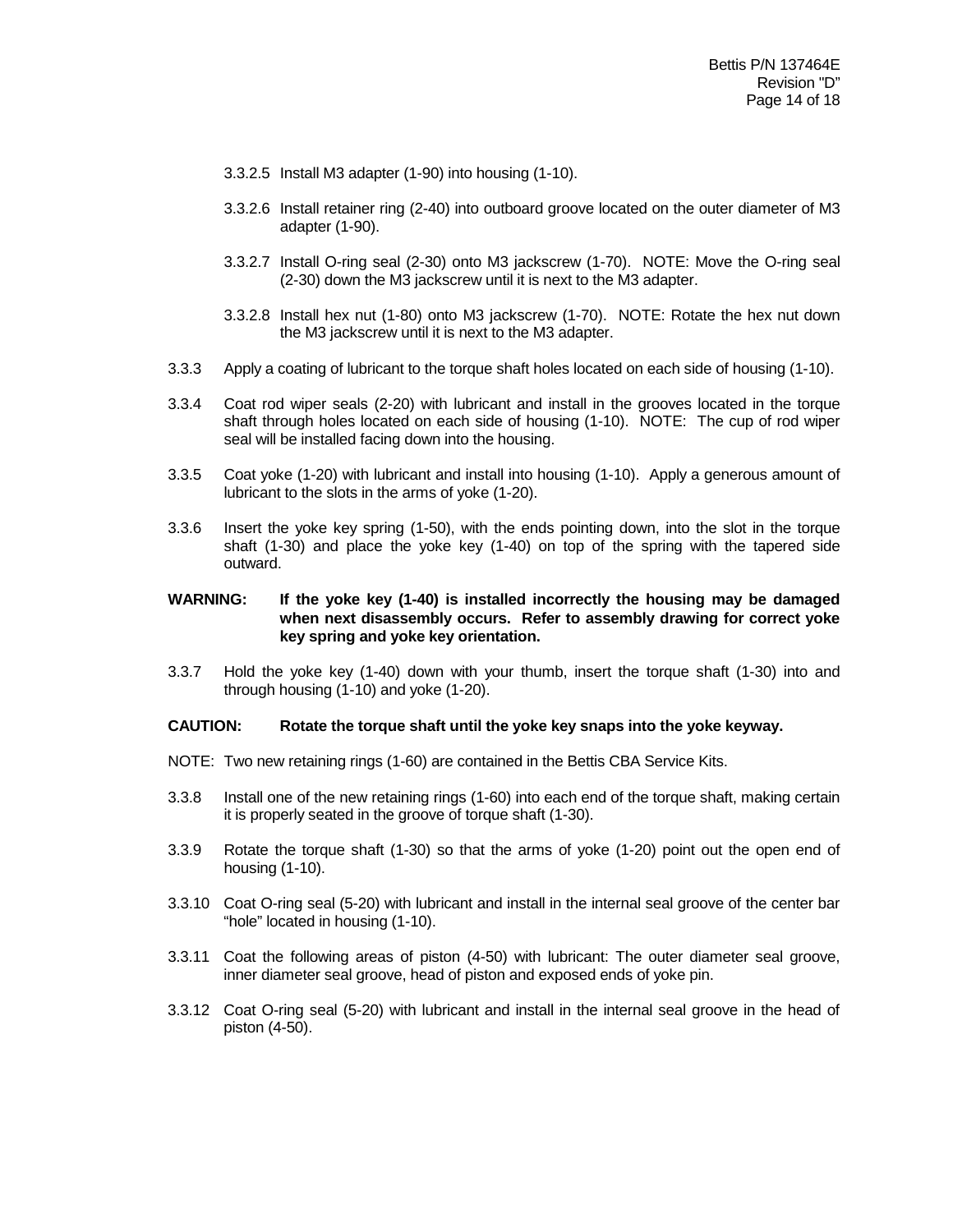- 3.3.13 Coat seal (5-40) with lubricant and install into outer diameter seal groove of piston (4-50). The piston seal will fit very loosely in the outer diameter seal groove.
- 3.3.14 Coat entire length of center bar (8-10) with lubricant, including the threads.
- 3.3.15 Install piston (4-50) onto center bar (8-10).
- 3.3.16 Install bushing (1-100) between the two arms of yoke (1-20).
- 3.3.17 With the piston head facing away from housing (1-10) and with yoke pin up, install center bar (8-10) in the open end of housing (1-10) and push the center bar through the center bar "hole" of housing (1-10).
- 3.3.18 Install hex nut (8-20) onto one end of center bar (8-10) that is protruding through the center bar "hole" of housing (1-10).
- 3.3.19 Carefully slide piston (4-50) along center bar (8-10) until yoke pin engages the two slots in the arms of yoke (1-20).
- NOTE: While holding the center bar flush against the housing, push piston (4-50) into housing (1-10) as far as the piston will go. Check to see that bushing (1-100) is positioned between the yoke (1-20) and the stem of piston (4-50).
- 3.3.20 Coat one o-ring seal (5-10) with lubricant and install onto outer diameter flange located on housing adapter end of housing (1-10).
- 3.3.21 Actuators equipped with cylinder adapter (4-15), models CBA/CBB 520 and 725, do steps 3.3.21.1 and 3.3.21.2.
	- 3.3.21.1 Install cylinder adapter (4-15) onto the flange of housing (1-10) and over Oring seal (5-10), with the stepped outer diameter, of cylinder adapter (4-15), facing away from housing (1-10).
	- 3.3.21.2 Install one o-seal (5-15) onto stepped diameter of cylinder adapter (4-15).
- 3.3.22 Apply a coating of lubricant to entire bore of cylinder (4-10).
- 3.3.23 Pneumatic cylinder installation:
	- 3.3.23.1 For CBA/CBB520 and 725 models install the lubricated cylinder (4-10) over the piston and up-against the o-ring seal on the stepped diameter flange of cylinder adapter (4-15).
	- 3.3.23.2 For CBA/CBB315, 420 and 525 models install the lubricated cylinder (4-10) over the piston and up-against the o-ring seal on the flange of housing  $(1-10)$ .
- 3.3.24 Coat O-ring seal (5-20) with lubricant and install into internal diameter seal groove of the end cap (4-20).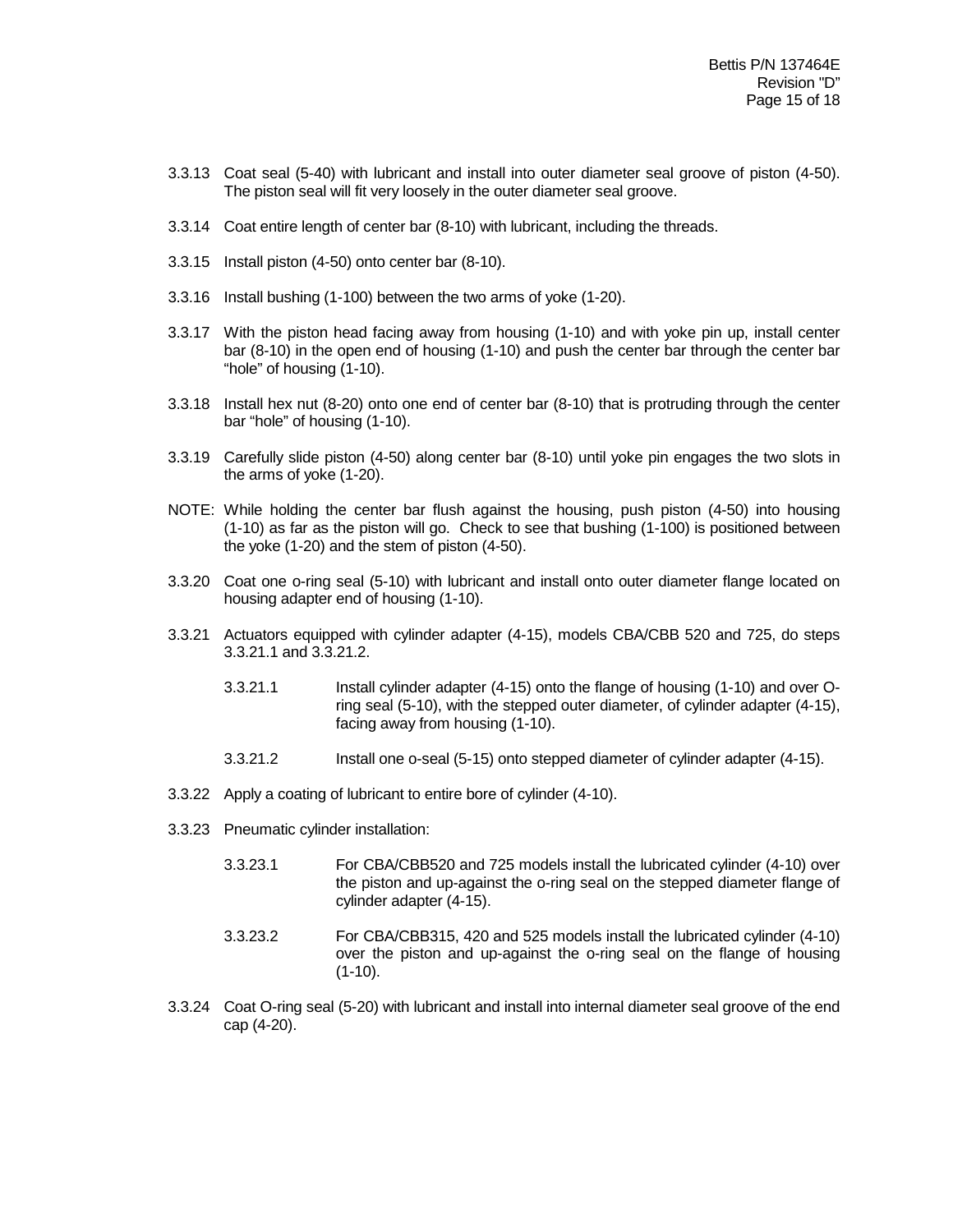- 3.3.25 M3 JACKSCREW (1-70) END CAP INSTALLATION FOR CBA/CBB315-M3 MODEL ACTUATORS (includes –M3HW models).
	- 3.3.25.1 Apply a light coating of lubricant to the threads of M3 jackscrew (1-70).
	- NOTE: The M3 jackscrew will be installed from the cylinder side of end cap (4-20).
	- 3.3.25.2 Install and rotate M3 jackscrew (1-70) into end cap (4-20). NOTE: Rotate the M3 jackscrew into the end cap (4-20) until the inboard end of the M3 jackscrew is up against the end cap (4-20).
	- 3.3.25.3 Install Thread seal (2-30) onto M3 jackscrew (1-70). NOTE: Move the Oring seal (2-30) down the M3 jackscrew until it is next to the end cap (4-20).
	- 3.3.25.4 Install hex nut (1-80) onto M3 jackscrew (1-70). NOTE: Rotate the hex nut down the M3 jackscrew until it is next to the end cap (4-20)
	- 3.3.25.5 Continue reassembly at step 3.3.27.
- 3.3.26 M3 JACKSCREW END CAP (4-20) ISTALLATION FOR CBA420-M3 THRU CBA725-M3 MODEL ACTUATORS (includes –M3HW models).
	- 3.3.26.1 Apply a coating of lubricant to outer diameter and inner diameter threads of M3 adapter (4-55).
	- 3.3.26.2 Coat o-ring seal (5-45) with lubricant and install into outer diameter seal groove located in the M3 adapter (4-55).
	- 3.3.26.3 Apply a light coating of lubricant to the threads of M3 jackscrew (1-70).
	- 3.3.26.4 Install and rotate M3 jackscrew (1-70) into M3 adapter (4-55). NOTE: Rotate the M3 jackscrew into the M3 adapter (4-55) until the inboard end of the M3 jackscrew is up against the M3 adapter (4-55).
	- NOTE: The M3 adapter will be installed from the cylinder side of end cap (4-20).
	- 3.3.26.5 Install M3 adapter (4-55) into end cap (4-20).
	- 3.3.26.6 Install retainer ring (5-60) into outboard groove located on outer diameter of M3 adapter (4-55).
	- 3.3.26.7 Install O-ring seal (5-30) onto M3 jackscrew (1-70). NOTE: Move the o-ring seal (5-30) down the M3 jackscrew until it is next to the M3 adapter (4-55).
	- 3.3.26.8 Install hex nut (4-40) onto M3 jackscrew (1-70). NOTE: Rotate the hex nut down the M3 jackscrew until it is next to the M3 adapter (4-55).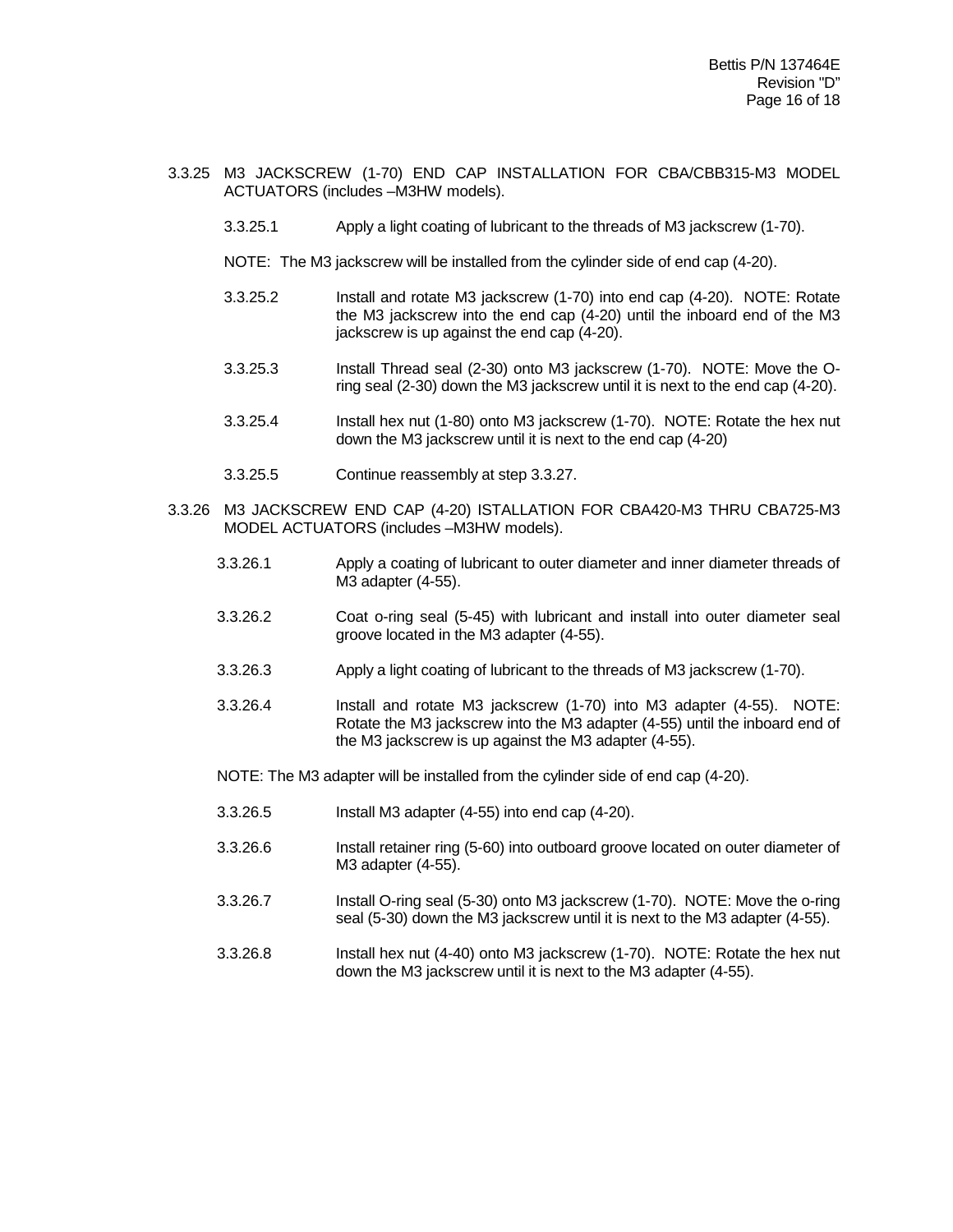- 3.3.27 End cap outer diameter seal installation.
	- 3.3.27.1 For CBA/CBB 520 and 725 models install O-ring seal (5-15) onto the outer diameter of end cap (4-20).
	- 3.3.27.2 For CBA/CBB 315, 420 and 525 models install O-ring seal (5-10) onto the outer diameter of end cap (4-20).
- NOTE: Position the end cap (4-20) so that the inlet port is at the bottom and the M3 jackscrew (1-70) is at the top of the actuator.
- 3.3.28 Install end cap (4-20) onto center bar (8-10) and cylinder (4-10).

#### **WARNING: If step 3.3.29 is not completed as described the center bar O-ring seals (5-20) may become a source of pressure leakage and cause the actuator to fail.**

- 3.3.29 Install the second hex nut (8-20) onto the cylinder end of center bar (8-10). Adjust the two hex nuts (8-20) such that the approximate same number of threads is exposed on the ends of the center bar (8-10).
- **WARNING: Do not allow end cap (4-20) to rotate during center bar tightening. The end cap must maintain the position as described in step 3.3.27. M3 jackscrew must be installed to be in alignment with the target located on the piston assembly (4-50).**
- 3.3.30 Tighten center bar hex nuts (8-20) to the proper torque as specified in the following chart.

| <b>CBA/CBB ACTUATOR</b> | <b>MAXIMUM TORQUE</b> |     |  |
|-------------------------|-----------------------|-----|--|
| <b>MODEL</b>            | FT. LBS.              | N-m |  |
| 315                     | 55                    | 75  |  |
| 420 AND 520             | 100                   | 136 |  |
| 525 AND 725             | 130                   | 176 |  |

- 3.3.31 Adjust both M3 jackscrews (1-70) back to setting recorded in Section 2 step 2.1.2 under General Disassembly. Tighten both M3 jackscrew hex nuts (4-40) and (1-80) securely, while holding M3 jackscrews (1-70).
- 3.3.32 M3 hex drive hub or handwheel installation as follows:
	- 3.3.32.1 Install hex drive hub (12-10) or handwheel (12-10) onto M3 jackscrew (1-70) and align the "hole" of the drive hub with the "hole" located in the outboard end of M3 jackscrew (1-70).
	- 3.3.32.2 Install retainer ring (12-30) and groove pin (12-20) into the hex drive hub (12-10) or handwheel (12-10).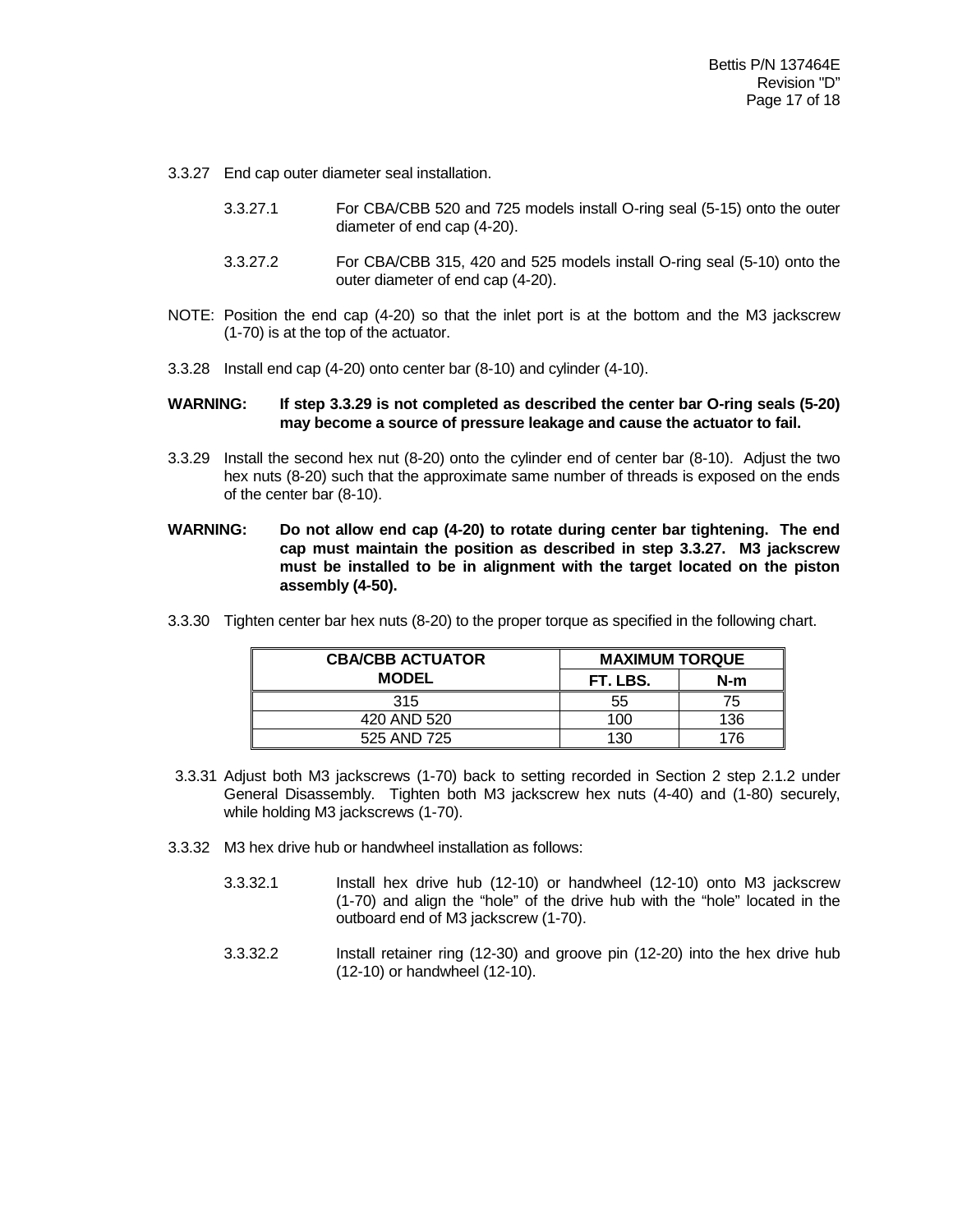## **SECTION 4 - ACTUATOR TESTING**

#### **4.1 ACTUATOR TESTING**

- 4.1.1 **Leak Test - General** A small amount of leakage may be tolerated. Generally, a small bubble which breaks about three seconds after starting to form is considered acceptable.
- 4.1.2 All areas, where leakage to atmosphere may occur, are to be checked using a commercial leak testing solution.

#### **WARNING: Pressure is not to exceed the maximum operating pressure rating listed on the serial number tag (20).**

- 4.1.3 All leak testing will use the customer normal operating pressure or the actuator name tag normal operating pressure (NOP). NOTE: When testing the actuator use a proper adjusted regulator to apply pressure to the actuator.
- 4.1.4 Before testing for leaks, apply and release the pressure listed in step 4.1.3 to both sides of the piston. Repeat this cycle approximately five times. This will allow the new seals to seek their service condition.
- 4.1.5 Apply the pressure listed in step 4.1.3 to the housing side of the piston and allow the actuator to stabilize.
- 4.1.6 Apply a leak testing solution to the following areas:
	- 4.1.6.1 Cylinder to housing joint on CBA/CBB315, 420, and 525 or cylinder to cylinder adapter to housing joints on CBA/CBB 520 and 725 actuators.
	- 4.1.6.2 On the outboard end of housing (1-10) at the center bar hex nut. Check the center bar to housing O-ring seal (5-20).
	- 4.1.6.3 Housing stop screw / ES / M3 jackscrew O-ring seal (2-30).
	- 4.1.6.4 Torque shaft (1-30) to housing (1-10) interface. Check rod wiper seals (2-20).
	- 4.1.6.5 End cap (4-20) port "hole". Checks the piston to cylinder seal (5-40) and piston to center bar seal (5-20).
	- 4.1.6.6 Remove pressure from pressure inlet port in the housing (1-10).
- 4.1.7 Apply the pressure listed in step 4.1.3 to the end cap inlet port and allow the actuator to stabilize.